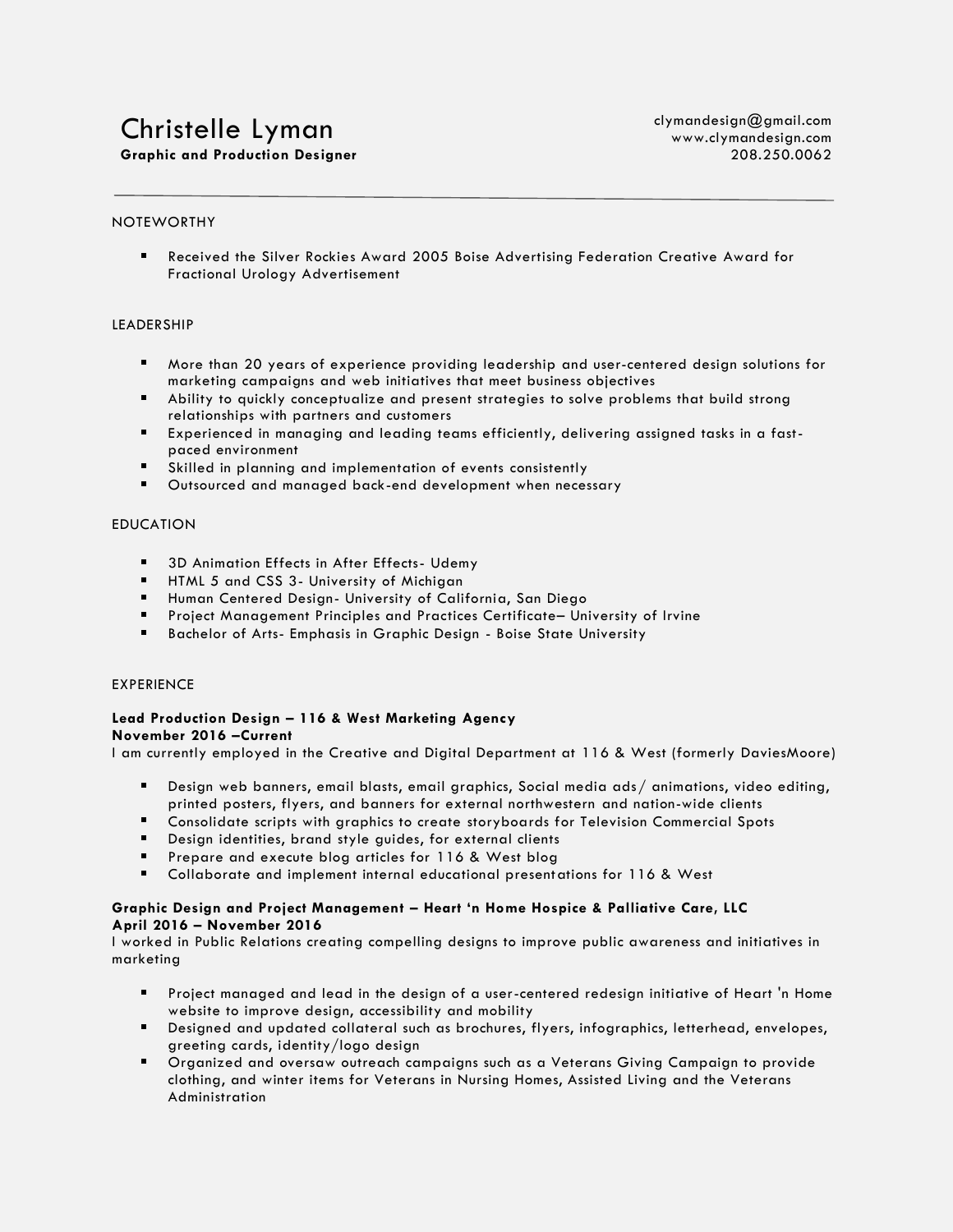- Managed/designed and printed annual Heart 'n Home Calendar
- Designed and implemented email newsletter, social media graphics and maintained database information and reported analytics

# **Visual Design and Project Management (Contract/Consult) – St. Luke's Health System (Previously Elks Rehab System)**

# **Oct 2014 – April 2016**

I transitioned into a contract role consulting with St. Luke's Health System Stakeholders on best practices to include addition of Elks Rehab healthcare information; along with providing design solutions and rebranding initiatives for all marketing collateral.

- Collaboratively lead the initial visual design strategy of combining all Elks Rehab System websites into an optimized seamless solution that was consistent with St. Luke's design patterns and branding
- Consulted on content strategy and its hierarchy to help St. Luke's comprehend and maintain content flow
- Evaluated and proposed new navigation system that best displayed and organized both Health Care System user experiences
- **Project Managed the Annual Creative Healing Arts Exhibit managed small team of** employees/therapists in the implementation process, also created, rebranded all collateral for the art exhibit
- Rebranded and designed all Elks Rehab System Collateral to St. Luke's Rehab System

#### **Graphic Design and Project Management – Elks Rehab System Jan 2004 - Oct 2014**

I worked with marketing along with internal and external customers to develop strategies that promoted brand and increased public awareness regarding physical rehabilitation. Selected accomplishments:

- Led user-centered redesign initiative of all Elks Rehab Hospital System websites to improve healthcare literacy/accessibility and comply with the Health Information Act resulting in a fourstar score that ensured CARF accreditation for the hospital and gave recognition to the Elks Rehab Hospital as one of the top performing rehabilitation hospitals in the Northwest
- Redesigned corporate branding translating creative direction into the visual design of all Elks Rehab System websites and marketing collateral which included the Hearing & Balance website, Wound Center website, Staffing Agency website, Elks Rehab website and St. Luke's- Elks Rehabilitation
- Designed new interactive features/pages for Elks Rehab System websites, and provided regular maintenance
- Oversaw and Implemented a new brand for the healthcare system, which included authoring a new style guide
- Managed/published weekly content for Elks Rehab Hospital and Elks Hearing & Balance Blog; co-authored selected blog articles; oversaw and redirected customer feedback from blog to appropriate parties
- Collaborated with marketing managers in leading the design of a new public relations communication portal improving partner and public relationships
- Redesigned Content Management Tool for Human Resources in collaboration with Development to better meet business needs and decrease maintenance costs
- Lead in collaboration with web developers and stakeholders to provide the public with a new donation feature that increased fundraising for selected programs
- Managed all outsourced web development processes to successfully launch new/existing design initiatives
- Conceptualized and organized the Annual Healing Arts Exhibit and managed small team of employees/therapists in the implementation process; also worked within a decreased budget to maintain a quality event by creating all marketing collateral in-house
- Lead design and managed production of a 25-page booklet that identified and measured critical community needs in health, successfully complying with the Healthcare Reform Act ensuring the healthcare systems non-profit status